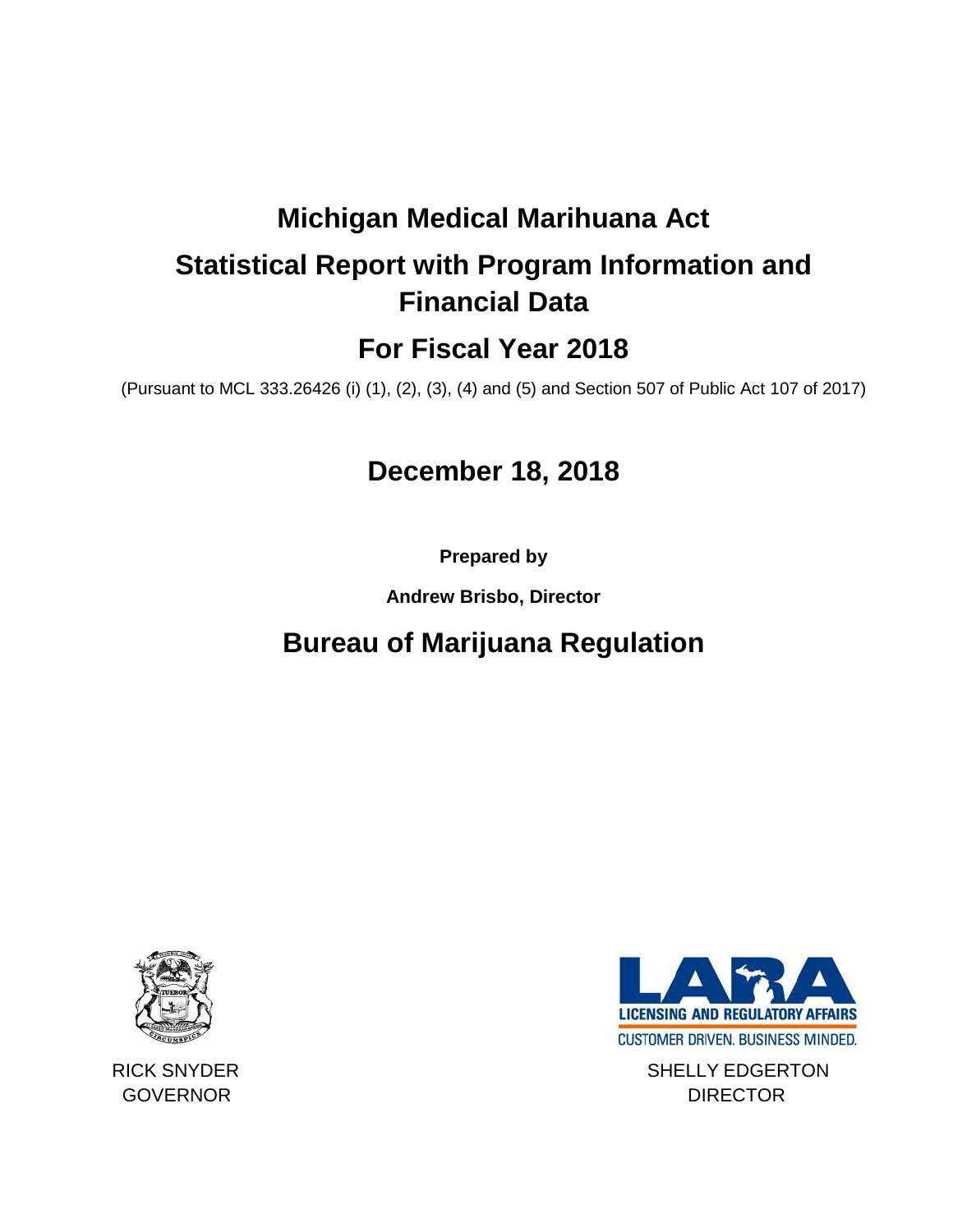## **Table of Contents**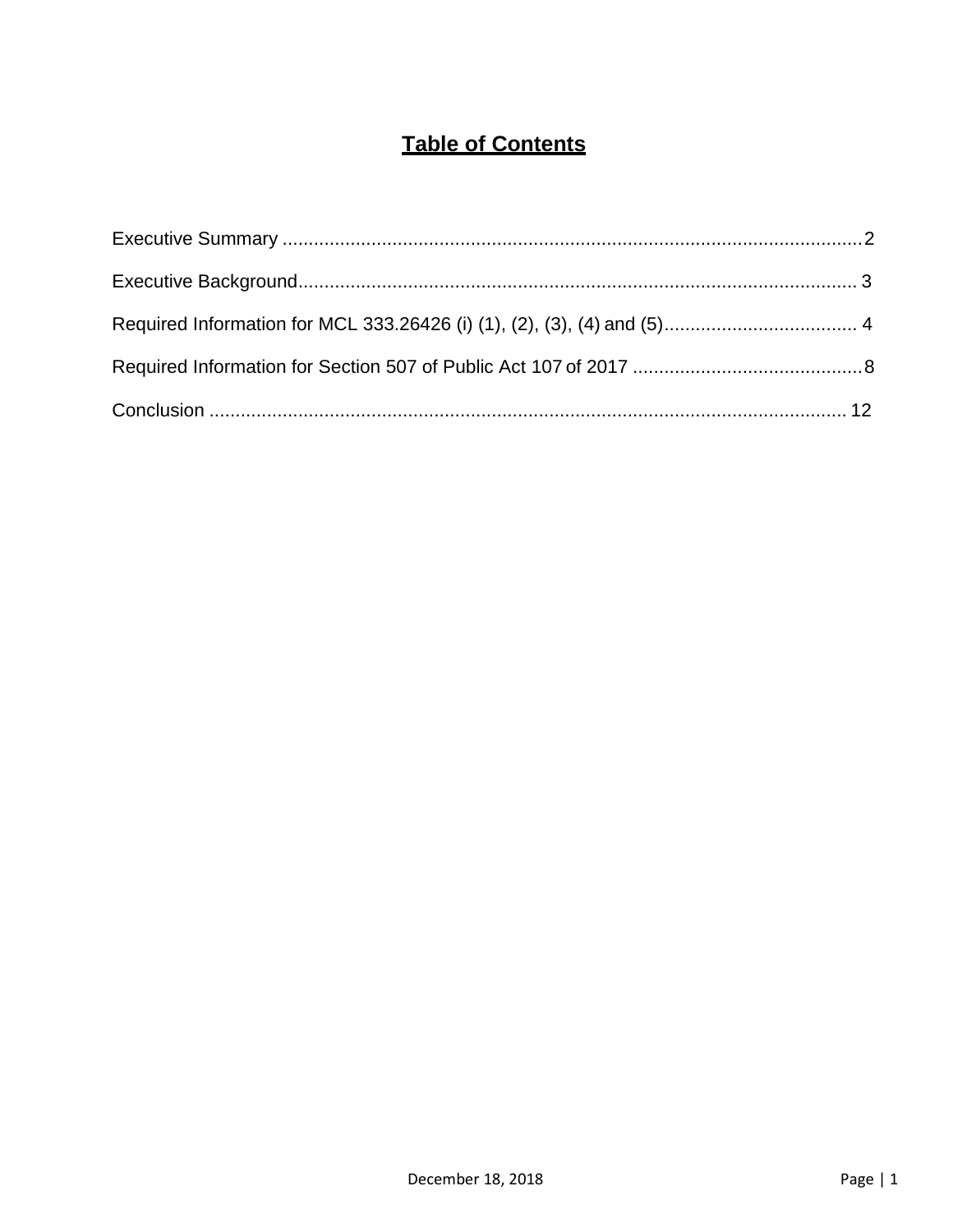### <span id="page-2-0"></span>**Executive Summary:**

The *Michigan Medical Marihuana Act Statistical Report with Program Information and Financial Data for Fiscal Year 2018* contains the reporting requirements pursuant to both MCL 333.26426(i) (1), (2), (3), (4) and (5) and Section 507 of Public Act 107 of 2017.

The Michigan Medical Marihuana Act, Initiated Law 1 of 2008, Section 6 (i) [MCL 333.26426 (i) (1), (2), (3), (4) and (5)] states: The department shall submit to the legislature an annual report that does not disclose any identifying information about qualifying patients, primary caregivers, or physicians, but does contain, at a minimum, all of the followinginformation:

- *(1) The number of applications filed for registry identification cards.*
- *(2) The number of qualifying patients and primary caregivers approved in each county.*
- *(3) The nature of the debilitating medical conditions of the qualifying patients.*
- *(4) The number of registry identification cards revoked.*
- *(5) The number of physicians providing written certifications for qualifying patients.*

Public Act 107 of 2017 requires the following:

Sec. 507*. The department shall submit a report by January 31 to the standing committees on appropriations of the senate and house of representatives, the fiscal agencies, and the state budget director that includes all of the following information for the prior fiscal year regarding the medical marihuana program under the Michigan medical marihuana act, 2008 IL 1, MCL 333.26421 to 333.26430:*

*(a) The number of initial applications received.*

*(b) The number of initial applications approved and the number of initial applications denied.*

*(c) The average amount of time, from receipt to approval or denial, to process an initial application.*

*(d) The number of renewal applications received.*

*(e) The number of renewal applications approved and the number of renewal applications denied.*

*(f) The average amount of time, from receipt to approval or denial, to process a renewal application.*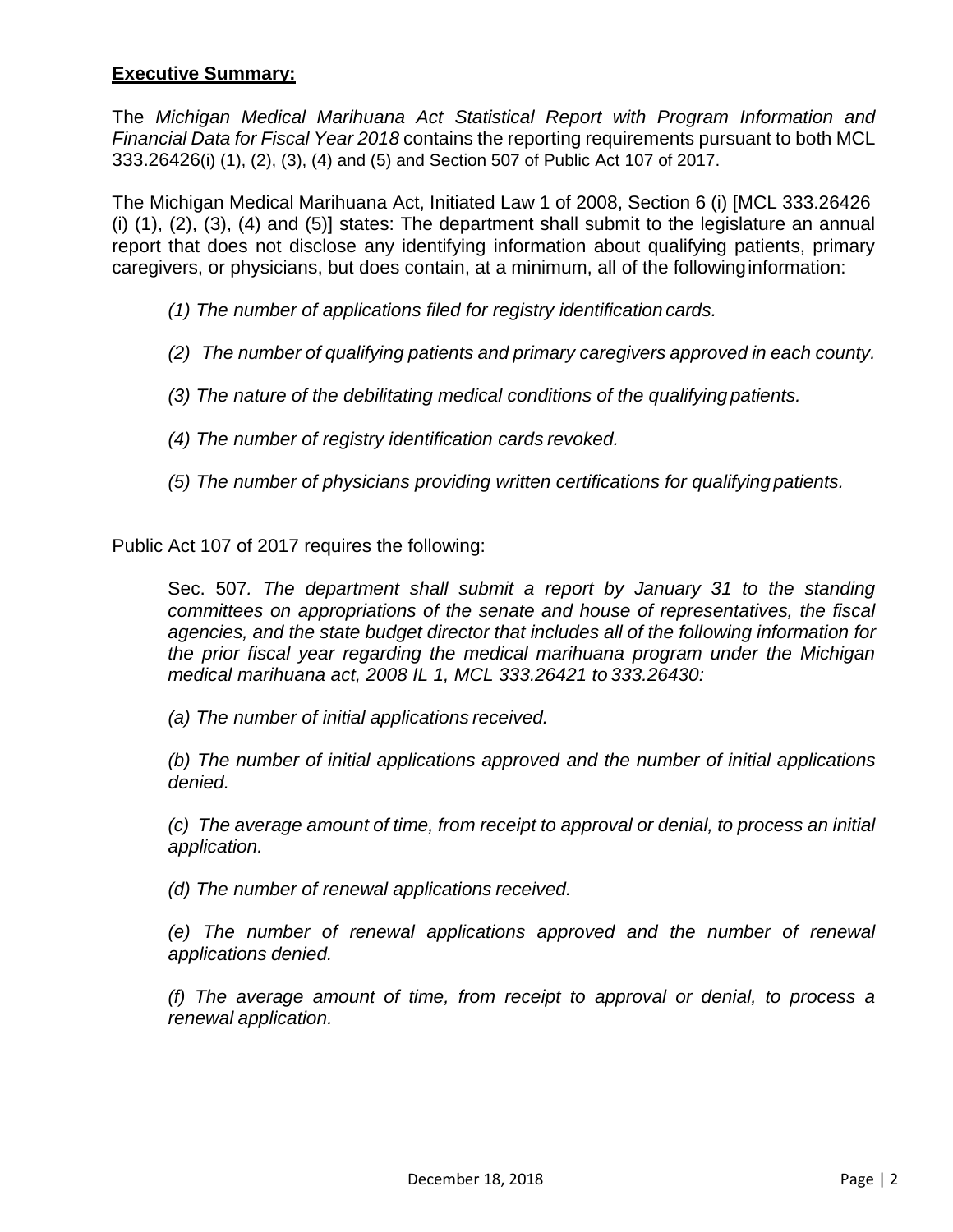*(g) The percentage of initial applications not approved or denied within the time requirements established in section 6 of the Michigan medical marihuana act, 2008 IL 1, MCL 333.26426.*

*(h) The percentage of renewal applications not approved or denied within the time requirements established in section 6 of the Michigan medical marihuana act, 2008 IL 1, MCL 333.26426.*

*(i) The percentage of registry cards for approved initial applications not issued within the time requirements established in section 6 of the Michigan medical marihuana act, 2008 IL 1, MCL 333.26426.*

*(j) The percentage of registry cards for approved renewal applications not issued within the time requirements established in section 6 of the Michigan medical marihuana act, 2008 IL 1, MCL 333.26426.*

*(k) The number of registry identification cards issued to or renewed for patients residing in each county as of September 30 of the preceding fiscal year under the Michigan medical marihuana act, 2008 IL 1, MCL 333.26421 to 333.26430.*

*(l) The amount collected from the medical marihuana program application and renewal fees authorized in section 5 of the Michigan medical marihuana act, 2008 IL 1, MCL 333.26425.*

*(m) The costs of administering the medical marihuana program under the Michigan medical marihuana act, 2008 IL 1, MCL 333.26421 to 333.26430.*

Pursuant to these requirements, this report has been prepared and issued electronically to the House and Senate appropriations standing committees, House and Senate Fiscal Agencies, and the state budget director to meet the both the annual and January 31 reporting requirements. In addition, this report is also online under the following locations:

- The Bureau of Marijuana-Regulation (BMMR) website at: [www.michigan.gov/bmr](http://www.michigan.gov/bmr) .
- The All About LARA section Legislative Reports of the Department of Licensing and Regulatory Affairs website at: [www.michigan.gov/lara.](http://www.michigan.gov/lara/)

## <span id="page-3-0"></span>**Executive Background:**

The Michigan Medical Marijuana Program (MMMP) is a state registry program within the Bureau of Marijuana Regulation, Michigan Department of Licensing and Regulatory Affairs (LARA). The program administers the Michigan Medical Marihuana Act as approved by Michigan voters on November 4, 2008. The program implements the statutory tenets of this act in such a manner that protects the public and assures the confidentiality of its participants.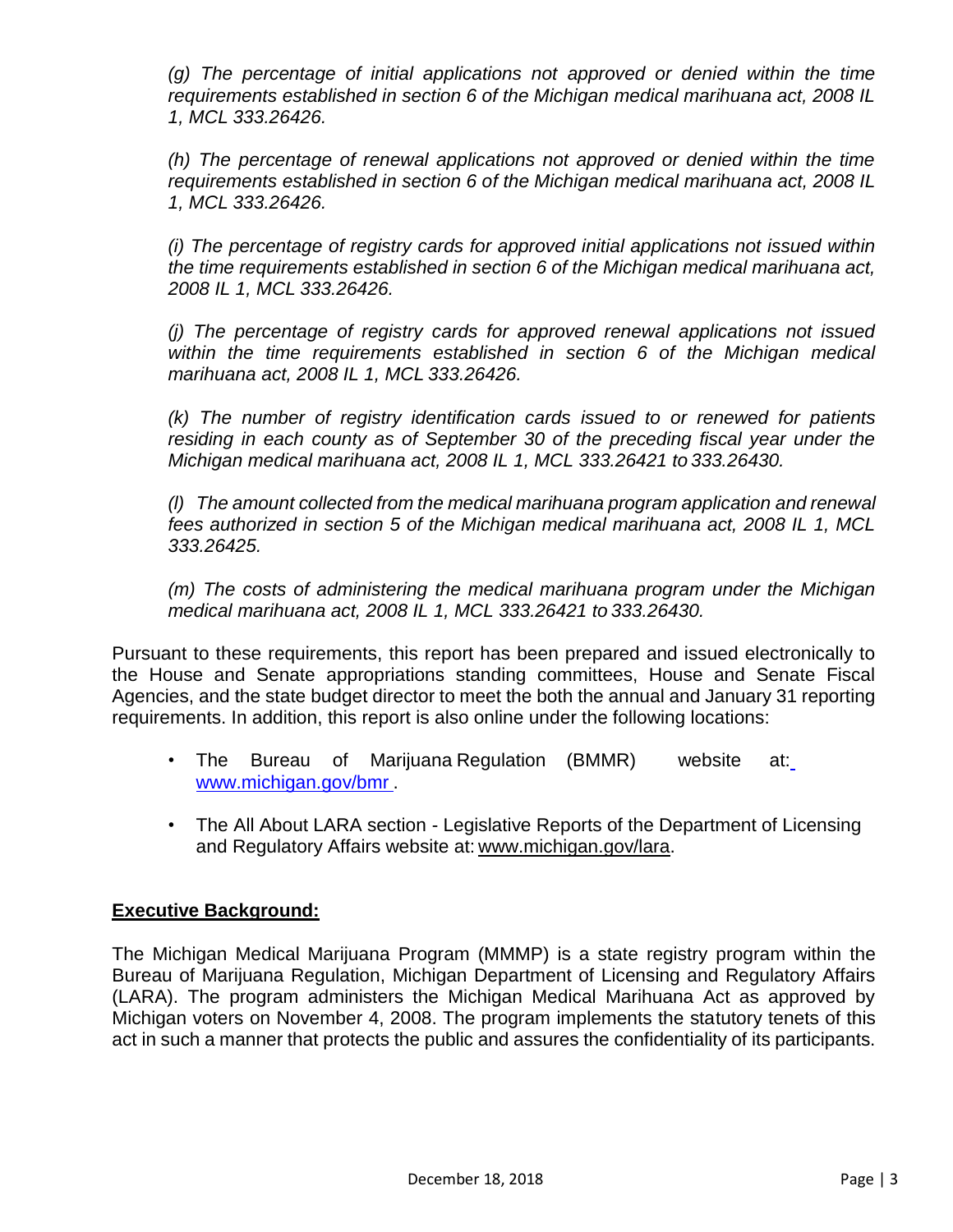Specifically, the information provided in this report is based on data from October 1, 2017 through September 30, 2018.

### <span id="page-4-0"></span>**Required Information for MCL 333.26426 (i) (1), (2), (3), (4) and (5):**

## **(1) The number of applications filed for registry identification cards.**

For Fiscal Year 2018, there were a total of 185,442 applications filed for medical marihuana registry identification cards.

## **(2) The number of qualifying patients and primary caregivers approved in each county.**

The total number of patients and caregivers by county is listed below:

| <b>County</b>  | <b>Patients</b>  | <b>Caregivers</b> |
|----------------|------------------|-------------------|
| Alcona         | 428              | 64                |
| Alger          | 193              | 39                |
| Allegan        | 2,978            | $\overline{547}$  |
| Alpena         | $\overline{815}$ | 108               |
| Antrim         | 844              | 176               |
| Arenac         | 811              | 135               |
| Baraga         | 180              | $\overline{27}$   |
| <b>Barry</b>   | 1,637            | 295               |
| Bay            | 3,710            | 413               |
| <b>Benzie</b>  | $\frac{1}{702}$  | 121               |
| <b>Berrien</b> | 4,701            | 843               |
| <b>Branch</b>  | 1,519            | 268               |
| Calhoun        | 4,048            | 733               |
| Cass           | 1,607            | 279               |
| Charlevoix     | 746              | 135               |
| Cheboygan      | 614              | 95                |
| Chippewa       | 776              | 134               |
| Clare          | 1,135            | 179               |
| Clinton        | 1,585            | 266               |
| Crawford       | $\overline{443}$ | 74                |
| Delta          | 1,045            | 215               |
| Dickinson      | 838              | 174               |
| Eaton          | 3,988            | 701               |
| Emmet          | 883              | 114               |
| Genesee        | 17,939           | 3,052             |
| Gladwin        | 881              | 143               |
| Gogebic        | 498              | 106               |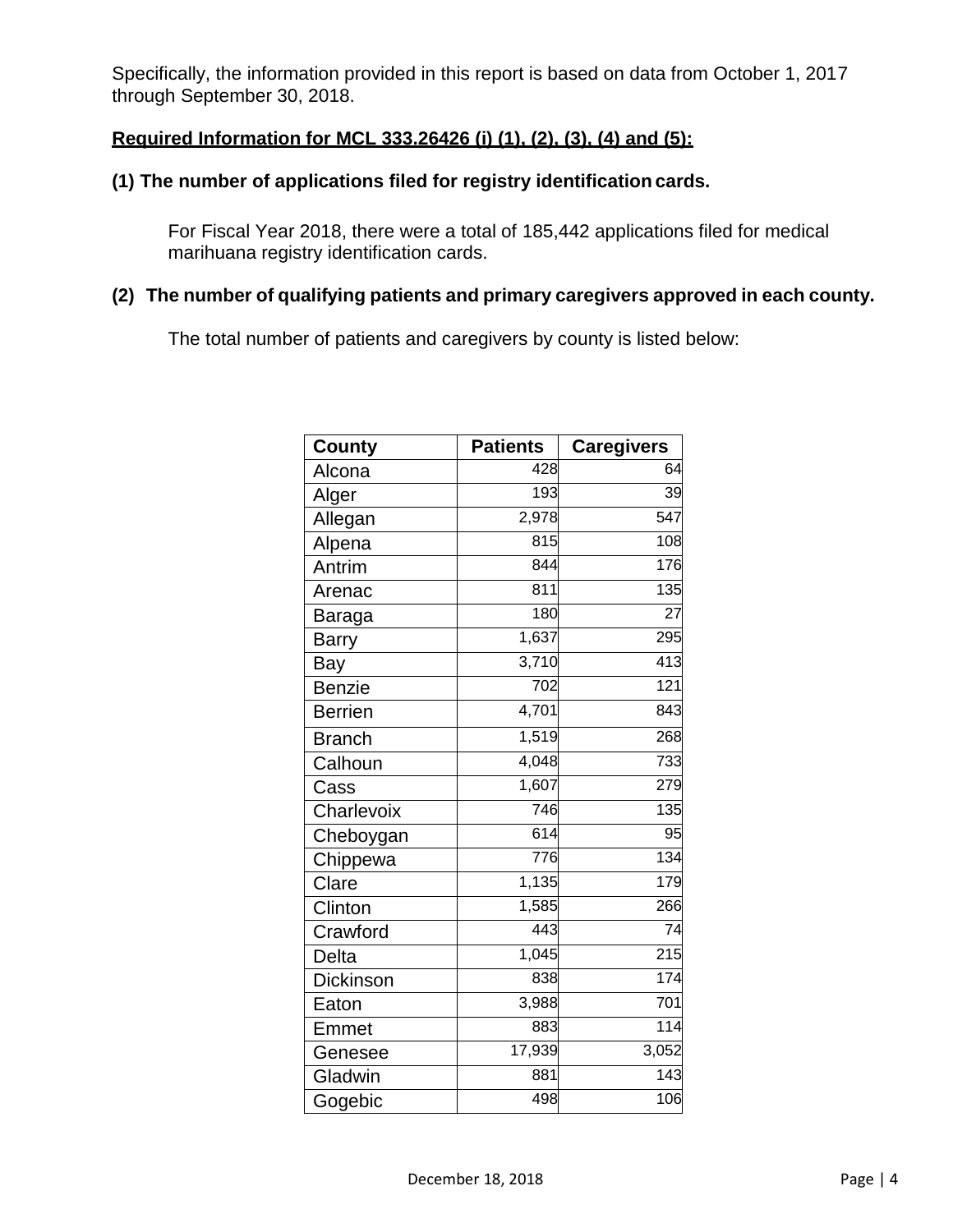| County                | <b>Patients</b> | <b>Caregivers</b> |
|-----------------------|-----------------|-------------------|
| <b>Grand Traverse</b> | 2,911           | 465               |
| Gratiot               | 1,119           | 164               |
| <b>Hillsdale</b>      | 1,933           | 346               |
| Houghton              | 699             | 119               |
| Huron                 | 742             | 80                |
| Ingham                | 10,792          | 1,631             |
| Ionia                 | 1,578           | 210               |
| losco                 | 1,012           | 136               |
| Iron                  | 478             | 83                |
| Isabella              | 1,404           | 207               |
| Jackson               | 5,321           | 960               |
| Kalamazoo             | 5,818           | 975               |
| Kalkaska              | 832             | 167               |
| Kent                  | 11,834          | 1,435             |
| Keweenaw              | 60              | 11                |
| Lake                  | 457             | 86                |
| Lapeer                | 3,273           | 561               |
| Leelanau              | 408             | 67                |
| Lenawee               | 4,378           | 742               |
| Livingston            | 4,858           | 699               |
| Luce                  | 147             | 26                |
| Mackinac              | 310             | 49                |
| Macomb                | 29,303          | 4,136             |
| Manistee              | 785             | 142               |
| Marquette             | 1,419           | 393               |
| Mason                 | 1,016           | 138               |
| Mecosta               | 986             | 133               |
| Menominee             | 699             | 144               |
| Midland               | 1,837           | 236               |
| <b>Missaukee</b>      | 346             | 65                |
| Monroe                | 5,205           | 738               |
| Montcalm              | 2,091           | 422               |
| Montmorency           | 457             | 90                |
| Muskegon              | 4,959           | 653               |
| Newaygo               | 1,642           | 275               |
| Oakland               | 36,177          | 4,692             |
| Oceana                | 1,087           | 160               |
| Ogemaw                | 667             | 100               |
| Ontonagon             | 185             | 28                |
| Osceola               | 737             | 145               |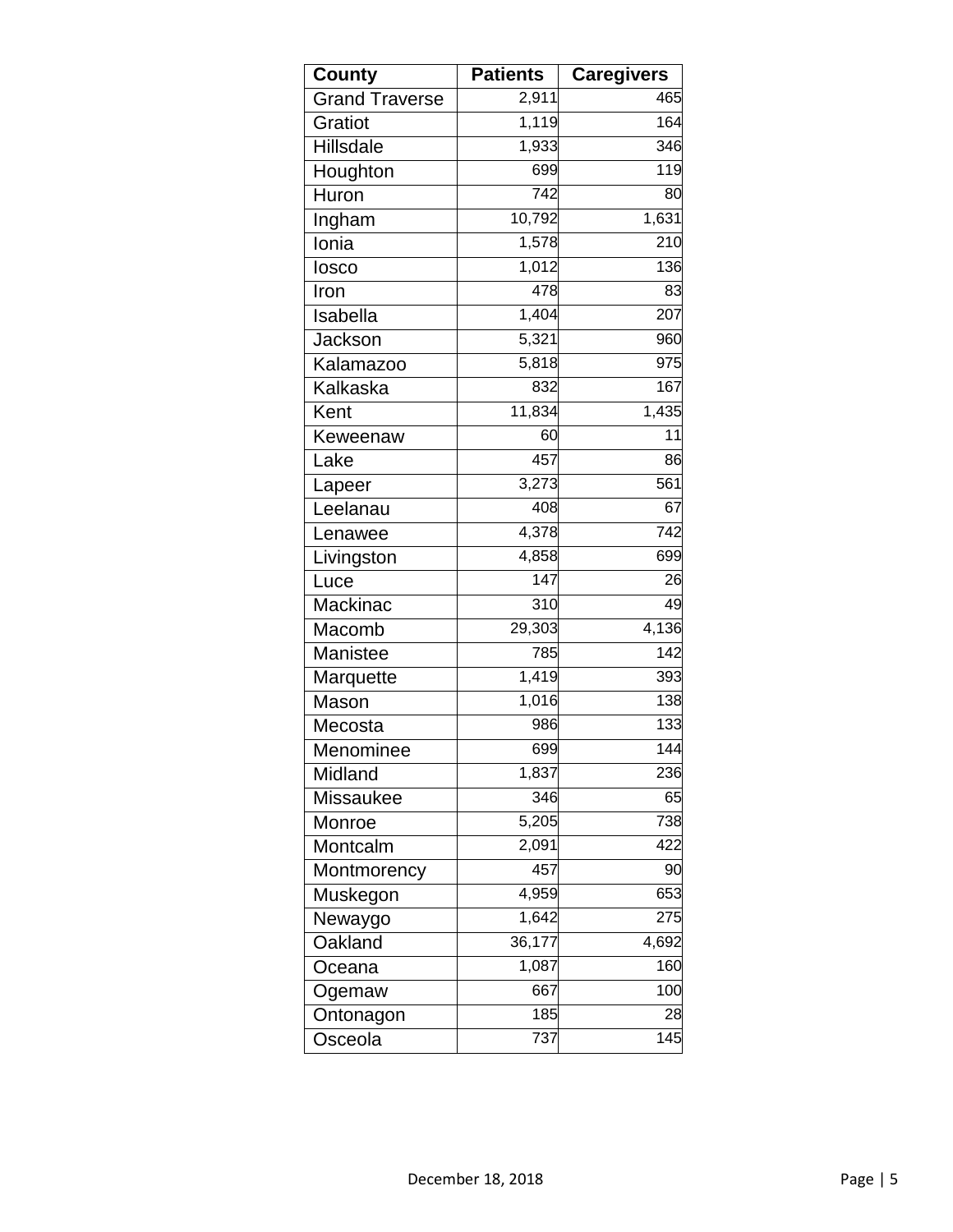| <b>County</b>      | <b>Patients</b> | <b>Caregivers</b> |
|--------------------|-----------------|-------------------|
| Oscoda             | 222             | 30                |
| Otsego             | 834             | 152               |
| Ottawa             | 4,912           | 561               |
| Presque Isle       | 363             | 64                |
| Roscommon          | 980             | 151               |
| Saginaw            | 5,532           | 752               |
| <b>Saint Clair</b> | 4,424           | 652               |
| Saint Joseph       | 1,771           | 303               |
| Sanilac            | 1,209           | 193               |
| Schoolcraft        | 270             | 56                |
| Shiawassee         | 2,749           | 446               |
| Tuscola            | 2,561           | 485               |
| Van Buren          | 2,728           | 524               |
| Washtenaw          | 12,586          | 1,487             |
| Wayne              | 49,906          | 6,095             |
| Wexford            | 962             | 192               |
| Out of State       |                 |                   |
| <b>Total</b>       | 297,515         | 43,056            |

\*Please note the grand total is less than the sum of the counties, as a single person could serve in multiple counties on different registrations.

## **(3) The nature of the debilitating medical conditions of the qualifyingpatients.**

The name of the debilitating condition as well as the total percentage of medical marihuana patients who are afflicted with the debilitating condition:

| Name of<br><b>Debilitating Condition</b> | % of Patients<br><b>Afflicted with</b><br><b>Debilitating</b><br><b>Condition*</b> |
|------------------------------------------|------------------------------------------------------------------------------------|
| <b>Acquired Immune Deficiency</b>        | 0.28%                                                                              |
| Syndrome (AIDS)                          |                                                                                    |
| Alzheimer's                              | 0.05%                                                                              |
| <b>Amyotrophic Lateral Sclerosis</b>     | 0.05%                                                                              |
| Cachexia                                 | 0.63%                                                                              |
| Cancer                                   | 4.91%                                                                              |
| Crohn's disease                          | 1.09%                                                                              |
| Glaucoma                                 | 1.34%                                                                              |
| <b>Hepatitis C</b>                       | 1.01%                                                                              |
| Human Immunodeficiency Virus             | 0.30%                                                                              |
| (HIV)                                    |                                                                                    |
| <b>Nail Patella</b>                      | 0.02                                                                               |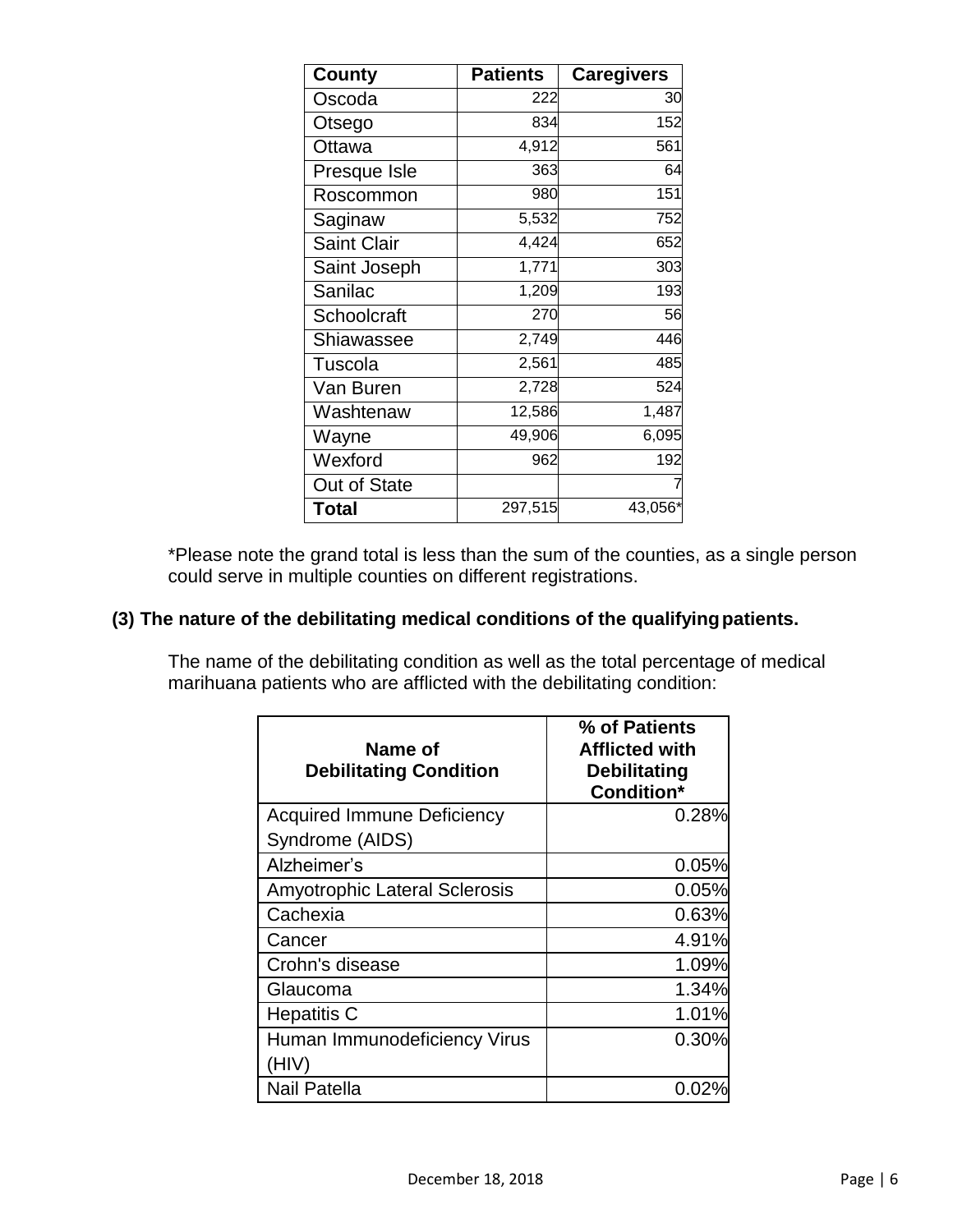| 2.13%  |
|--------|
| 91.11% |
| 24.05% |
|        |
| 9.50%  |
| 0.80%  |
| 4.09%  |
| 0.09%  |
| 2.04%  |
| 0.14%  |
| 0.10%  |
| 0.04%  |
| 0.10%  |
| 0.05%  |
| 0.03%  |
| 0.01%  |
| 0.04%  |
| 4.31%  |
|        |

\*The total adds up to more than 100% because most patients are diagnosed with more than one debilitating medical condition. The table above shows the percentage of all patients diagnosed with each condition.

\*\* July 7, 2018 new Medical Conditions were approved.

### **(4) The number of registry identification cards revoked.**

Zero registry cards were revoked in Fiscal Year 2018.

### **(5) The number of physicians providing written certifications for qualifyingpatients.**

During Fiscal Year 2018, there were a total of 1,818 physicians who provided written certifications for qualifying medical marihuana patients.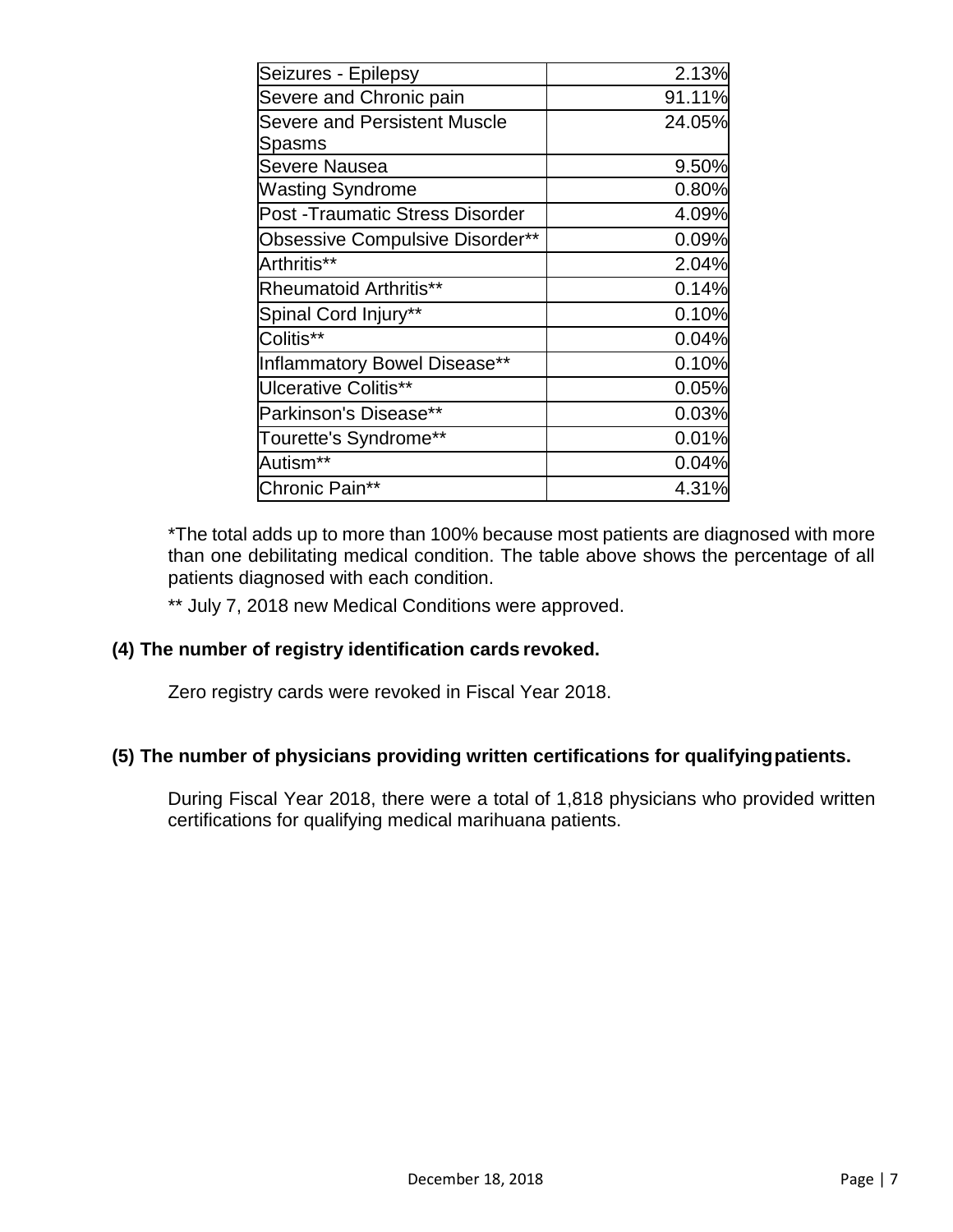## <span id="page-8-0"></span>**Required Information for Section 507 of Public Act 107 of 2017:**

(a) The number of initial applications received.

146,505

(b) The number of initial applications approved and the number of initial applications denied.

Approved: 137,168 Denied: 25,965

\* The total initial applications approved and initial applications denied adds to more than the total initial applications received. This occurs because renewals become initial applications if they are not processed before the registration expiration date. A renewal application can be processed within the statutory timeframe of 15 business days, but the registration may expire before the renewal application is processed.

(c) The average amount of time, from receipt to approval or denial, to process an initial application.

9.17 business days

(d) The number of renewal applications received.

38,937

(e) The number of renewal applications approved and the number of renewal applications denied.

Approved – 23,311 Denied – 2,609

\*\* The total renewal applications approved and renewal applications denied is less than the total renewal applications received. This occurs because renewals become initial applications if they are not processed before the registration expiration date. A renewal application can be processed within the statutory timeframe of 15 business days, but the registration may expire before the renewal application is processed.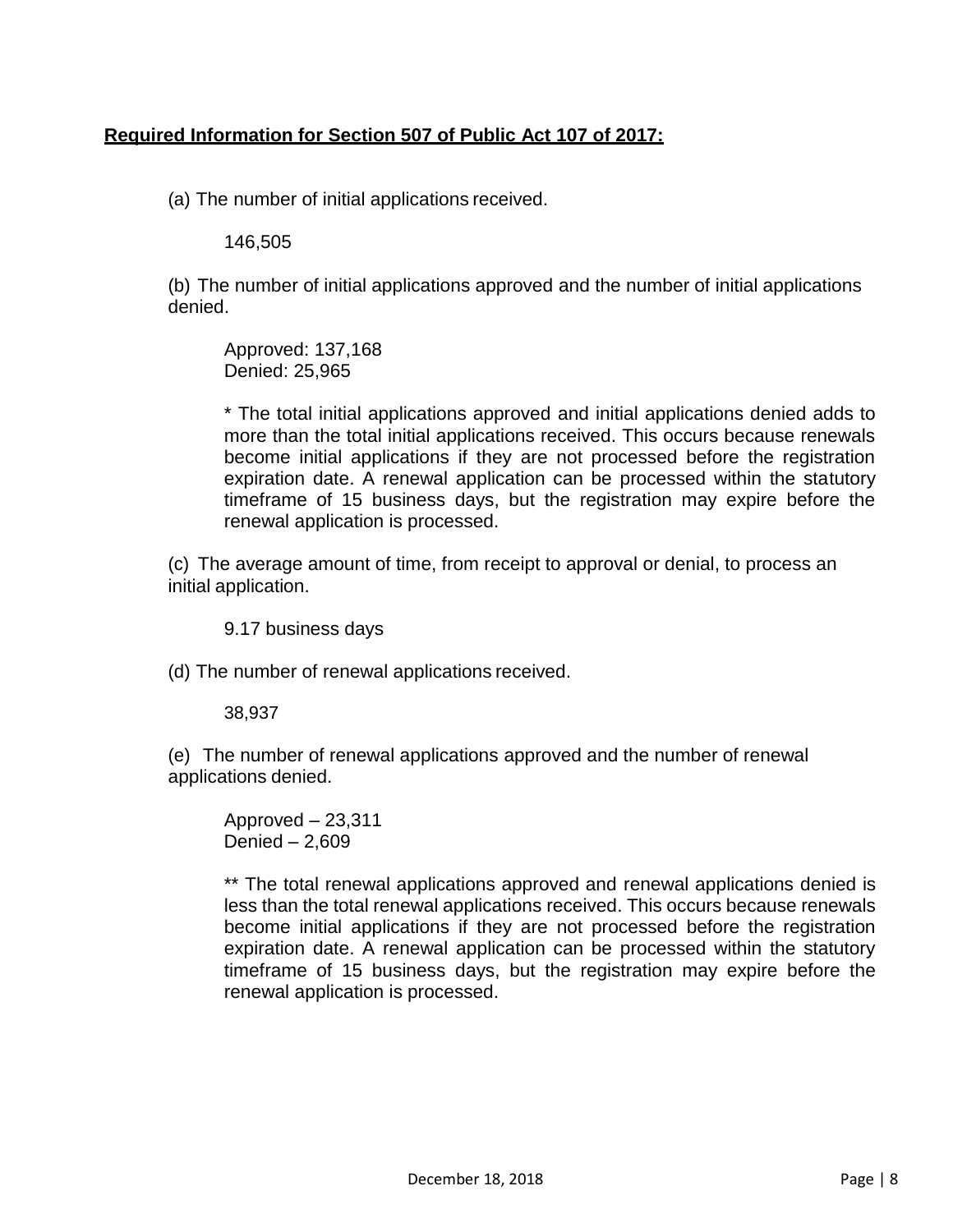\*\*\* The total initial and renewal applications approved and denied are more than the total initial and renewal applications received because we processed more applications than we received this fiscal year.

(f) The average amount of time, from receipt to approval or denial, to process a renewal application.

8.97 business days

(g) The percentage of initial applications not approved or denied within the time requirements established in section 6 of the Michigan medical marihuana act, 2008 IL 1, MCL 333.26426.

#### 0.05%

(h) The percentage of renewal applications not approved or denied within the time requirements established in section 6 of the Michigan medical marihuana act, 2008 IL 1, MCL 333.26426.

#### 0.05%

(i) The percentage of registry cards for approved initial applications not issued within the time requirements established in section 6 of the Michigan medical marihuana act, 2008 IL 1, MCL 333.26426.

0%

(j) The percentage of registry cards for approved renewal applications not issued within the time requirements established in section 6 of the Michigan medical marihuana act, 2008 IL 1, MCL 333.26426.

#### 0%

(k) The number of registry identification cards issued to or renewed for patients residing in each county between October 1, 2017 and September 30, 2018 under the Michigan medical marihuana act, 2008 IL 1, MCL 333.26421 to 333.26430.

| <b>County</b> | <b>New Patient</b><br><b>Cards Issued</b><br><b>By County</b> | <b>Patient Cards</b><br><b>Renewed By</b><br><b>County</b> |
|---------------|---------------------------------------------------------------|------------------------------------------------------------|
| Alcona        | 179                                                           | 46                                                         |
| Alger         | 86                                                            | 19                                                         |
| Allegan       | 1,183                                                         | 355                                                        |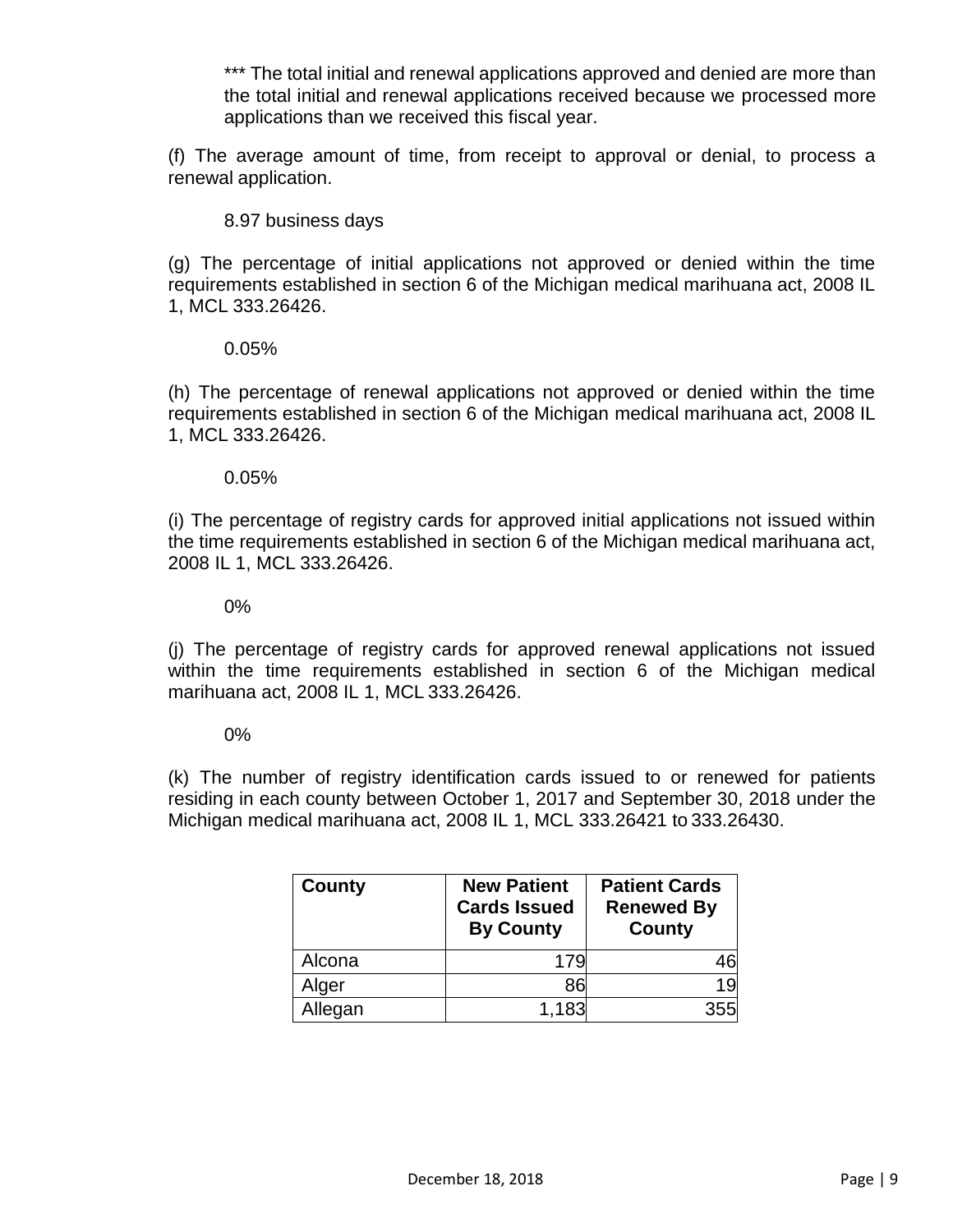| <b>County</b>         | <b>New Patient</b><br><b>Cards Issued</b> | <b>Patient Cards</b><br><b>Renewed By</b> |
|-----------------------|-------------------------------------------|-------------------------------------------|
|                       | <b>By County</b>                          | County                                    |
| Alpena                | 358                                       | 59                                        |
| Antrim                | 395                                       | 77                                        |
| Arenac                | 395                                       | 78                                        |
| Baraga                | 81                                        | 18                                        |
| <b>Barry</b>          | 712                                       | 166                                       |
| Bay                   | 2,061                                     | 289                                       |
| <b>Benzie</b>         | 297                                       | 53                                        |
| <b>Berrien</b>        | 1,901                                     | 540                                       |
| <b>Branch</b>         | 619                                       | 249                                       |
| Calhoun               | 1,830                                     | 351                                       |
| Cass                  | 679                                       | 160                                       |
| Charlevoix            | 306                                       | 100                                       |
| Cheboygan             | 263                                       | 64                                        |
| Chippewa              | 312                                       | 81                                        |
| Clare                 | 536                                       | 126                                       |
| Clinton               | 740                                       | 128                                       |
| Crawford              | 200                                       | 33                                        |
| Delta                 | 419                                       | 131                                       |
| <b>Dickinson</b>      | 359                                       | 93                                        |
| Eaton                 | 1,733                                     | 360                                       |
| Emmet                 | 376                                       | 76                                        |
| Genesee               | 7,977                                     | 1,399                                     |
| Gladwin               | 379                                       | 92                                        |
| Gogebic               | 199                                       | 52                                        |
| <b>Grand Traverse</b> | 1,276                                     | 240                                       |
| Gratiot               | 473                                       | 113                                       |
| Hillsdale             | 896                                       | 234                                       |
| Houghton              | 302                                       | 58                                        |
| Huron                 | 370                                       | 47                                        |
| Ingham                | 4,825                                     | 718                                       |
| Ionia                 | 679                                       | 179                                       |
| losco                 | 512                                       | 77                                        |
| Iron                  | 199                                       | 56                                        |
| Isabella              | 637                                       | 86                                        |
| Jackson               | 2,438                                     | 469                                       |
| Kalamazoo             | 2,551                                     | 552                                       |
| Kalkaska              | 346                                       | 82                                        |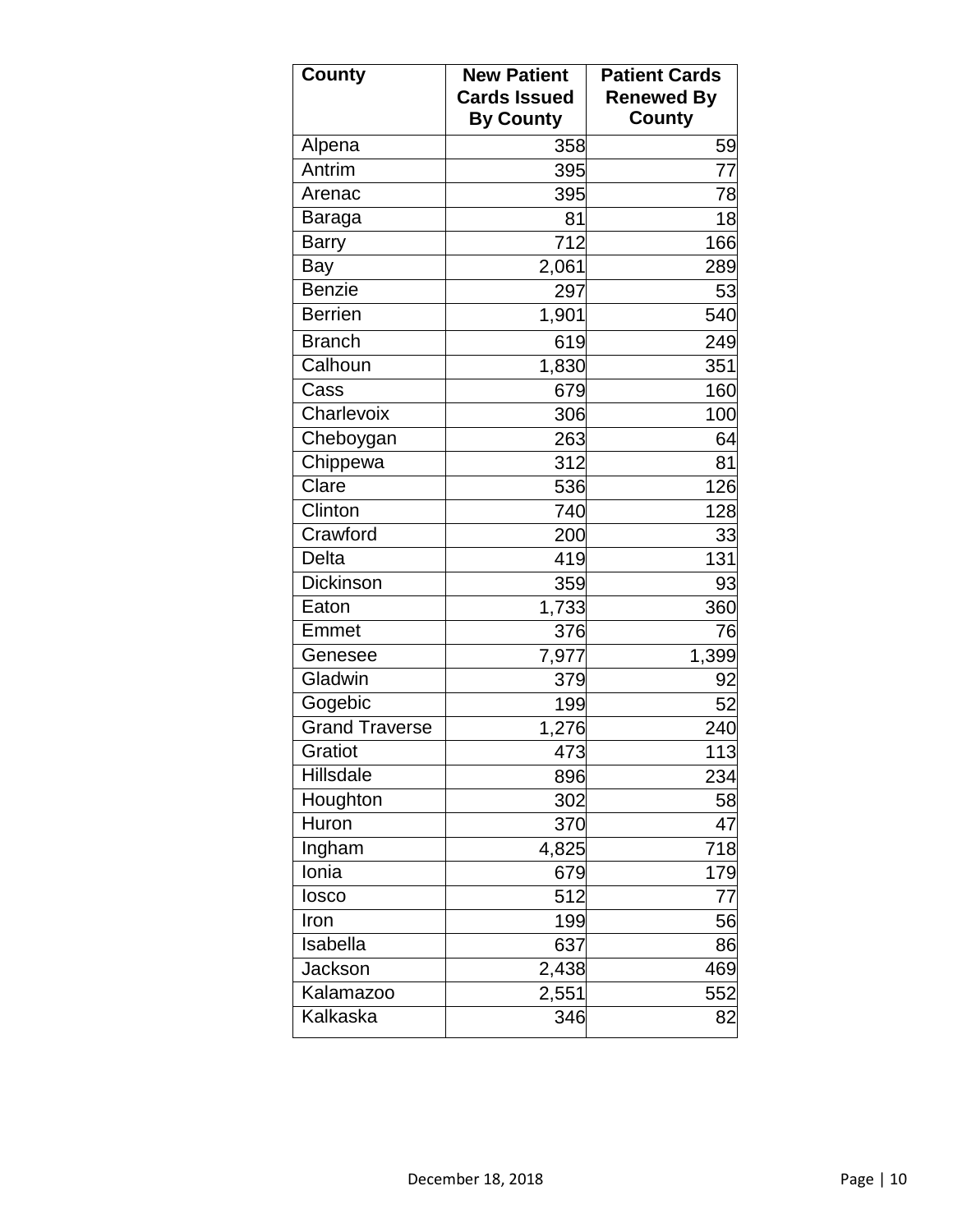| <b>County</b>    | <b>New Patient</b><br><b>Cards Issued</b><br><b>By County</b> | <b>Patient Cards</b><br><b>Renewed By</b><br>County |
|------------------|---------------------------------------------------------------|-----------------------------------------------------|
| Kent             | 5,470                                                         | 987                                                 |
| Keweenaw         | 26                                                            | 6                                                   |
| Lake             | 192                                                           | 55                                                  |
| Lapeer           | 1,467                                                         | 302                                                 |
| Leelanau         | 179                                                           | 34                                                  |
| Lenawee          | 2,152                                                         | 354                                                 |
| Livingston       | 2,329                                                         | 360                                                 |
| Luce             | 69                                                            | 17                                                  |
| Mackinac         | 131                                                           | 42                                                  |
| Macomb           | 13,862                                                        | 1,895                                               |
| Manistee         | 334                                                           | 86                                                  |
| Marquette        | 669                                                           | 114                                                 |
| Mason            | 402                                                           | 107                                                 |
| Mecosta          | 436                                                           | 100                                                 |
| Menominee        | 278                                                           | 96                                                  |
| Midland          | 896                                                           | 142                                                 |
| <b>Missaukee</b> | 148                                                           | 31                                                  |
| Monroe           | 2,442                                                         | 456                                                 |
| Montcalm         | 818                                                           | 322                                                 |
| Montmorency      | 189                                                           | 57                                                  |
| Muskegon         | 2,253                                                         | 471                                                 |
| Newaygo          | 702                                                           | 184                                                 |
| Oakland          | 17,120                                                        | 2,496                                               |
| Oceana           | 467                                                           | 126                                                 |
| Ogemaw           | 309                                                           | 67                                                  |
| Ontonagon        | 91                                                            | 23                                                  |
| Osceola          | 328                                                           | 94                                                  |
| Oscoda           | 99                                                            | 27                                                  |
| Otsego           | 325                                                           | 83                                                  |
| Ottawa           | 2,297                                                         | 435                                                 |
| Presque Isle     | 146                                                           | 32                                                  |
| Roscommon        | 429                                                           | 97                                                  |
| Saginaw          | 2,657                                                         | 416                                                 |
| Saint Clair      | 2,106                                                         | 380                                                 |
| Saint Joseph     | 782                                                           | 194                                                 |
| Sanilac          | 573                                                           | 119                                                 |
| Schoolcraft      | 106                                                           | 27                                                  |